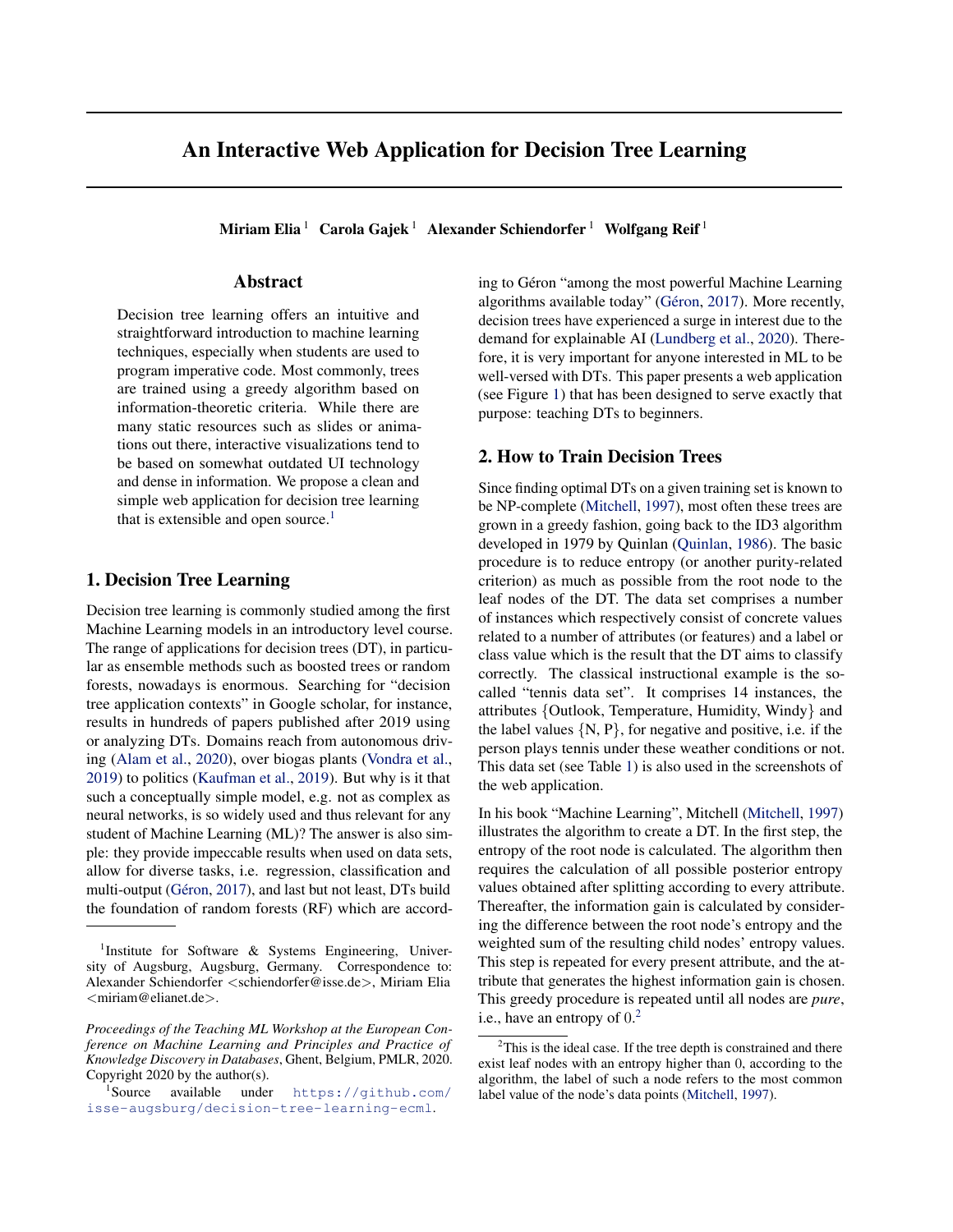<span id="page-1-0"></span>

Figure 1. A complete view of the web application: On the left side, detailed information of the root node is displayed. The test data is tested on the complete DT, and the path used by the DT to classify the selected test instance, i.e. the last one of the test data <"rain", "mild", "high", "strong", "no">, is highlighted.

Table 1. The tennis data set with labels "yes" and "no" instead of originally "positive" and "negative".

| OUTLOOK      | TEMP  | <b>HUMIDITY</b> | Wind          | TENNIS?    |
|--------------|-------|-----------------|---------------|------------|
| <b>SUNNY</b> | HOT   | <b>HIGH</b>     | WEAK          | NO.        |
| <b>SUNNY</b> | HOT   | <b>HIGH</b>     | <b>STRONG</b> | NO.        |
| OVERCAST     | HOT   | <b>HIGH</b>     | WEAK          | <b>YES</b> |
| <b>RAIN</b>  | MILD  | <b>HIGH</b>     | WEAK          | <b>YES</b> |
| <b>RAIN</b>  | COOL. | NORMAL          | WEAK          | <b>YES</b> |
| <b>RAIN</b>  | COOL. | <b>NORMAL</b>   | <b>STRONG</b> | NO.        |
| OVERCAST     | COOL  | <b>NORMAL</b>   | <b>STRONG</b> | <b>YES</b> |
| <b>SUNNY</b> | MILD  | <b>HIGH</b>     | WEAK          | NO.        |
| <b>SUNNY</b> | COOL. | <b>NORMAL</b>   | WEAK          | <b>YES</b> |
| <b>RAIN</b>  | MILD  | <b>NORMAL</b>   | WEAK          | <b>YES</b> |
| <b>SUNNY</b> | MILD  | NORMAL          | <b>STRONG</b> | <b>YES</b> |
| OVERCAST     | MILD  | <b>HIGH</b>     | <b>STRONG</b> | <b>YES</b> |
| OVERCAST     | HOT   | <b>NORMAL</b>   | WEAK          | <b>YES</b> |
| <b>RAIN</b>  | MILD  | <b>HIGH</b>     | <b>STRONG</b> | NO.        |

# 3. A Web Application for Interactive DT Learning

Our tool was inspired by AI Space's<sup>3</sup> software to learn DTs, and offers a first contact to algorithms that learn rules from data by creating an inductive model and is thus well-suited for introducing ML. Conventional programming usually leaves it up to the programmer to tell the program what to

do, a classical example would be a collection of if-clauses. DTs however, offer an understandable introduction to the "new way of thinking" inherent to machine learning (Géron, [2017\)](#page-4-0). The goal of the web application is to provide enough room for experimentation to keep learners engaged, so that they both internalize the general mindset of ML and gain a thorough understanding of DTs. Yet, it strives to focus on the essential parts of the algorithm in order to avoid overwhelming first-time learners. Furthermore, as web application, the software is easy to distribute and maintain and it is open source and free to use for everybody. Its design aims to grant an pleasant user experience through its modern style and self-explanatory structure. Supporting usability friendliness, the logical entities in the center of the tool, i.e. the tables containing the imported training and test data and the DT, can be dragged and modified in size (not the DT) according to the user's wishes. The setting on the right side of the tool is implemented as an expandable sidebar which can be hidden if the user needs more space to build the DT.

#### 3.1. The Target Audience

The target audience of the web application are beginners in machine learning who tend to have a background in computer science. This could be university students, seminar participants of a company that aims to introduce AI and ML, or even pupils at school. The basic setup of a typical supervised learning context is illustrated by the web

<sup>3</sup> http://www.aispace.org/dTree/index.shtml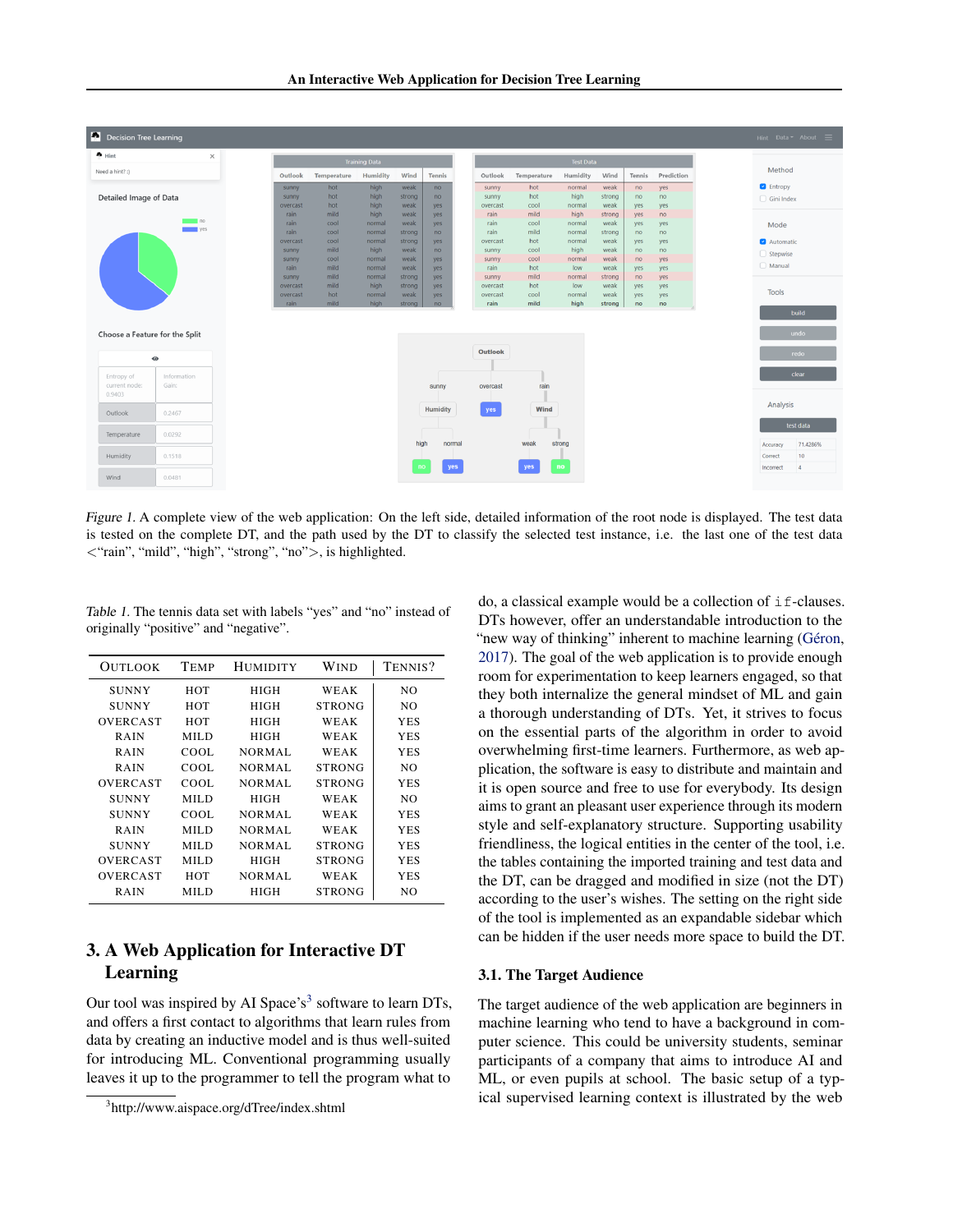app: the data is separated into training and test data while the model learns on the training set and its performance is evaluated on the test set. When the user clicks on an already classified test instance, the path determined by the algorithm to classify the instance is displayed in the tree, as shown in Figure [1.](#page-1-0) Further, the instances in the test set are highlighted *green* if predicted correctly, and *red* otherwise. The predicted class is shown on the right side of the test set. If no matching leaf node could be found, "none" is listed. Concerning the possible data types, the tool will work with data sets consisting of numeric values only, both numeric values and categorical values or categorical values only.

#### 3.1.1. THE STUDENTS' PERSPECTIVE

In addition to internalizing basic concepts, the student will gain a thorough understanding of DTs and how they work, following the greedy decision tree learning algorithm. The web application offers three different modes, as shown in Figure [4:](#page-3-0) the *automatic* mode builds a DT purity following ID3 either with the Shannon entropy or Gini index as split metric. The *stepwise* mode is more relevant for the teacher and allows to step through the splitting decisions. But the third, *manual* mode is the application's key feature and crucial for the student's learning process. In manual mode, the web application enables the user to play around with trees of different depths. By comparing the performance of those DTs with the performance of DTs built by ID3, students obtain a basic feeling for the relation between the information gain and the entropy of the nodes. When students click on the node they would like to split next, as shown in Figure 2, the calculated information gain is listed for every feature, respectively. Further, the node's distribution is illustrated in a pie chart, while every target class is referred to by a different color (10 is the maximally acceptable total number of different labels). This deepens the understanding of the concept of entropy: If students follow the algorithm and choose the splits that generate the maximum gain, fewer colors, and thus less "chaos", are shown when clicking on a node. The final nodes contain just one single color, i.e. have the minimal entropy of 0. If students choose a smaller gain, it will generally take much longer to achieve pure leaf nodes.

By experimenting with different trees, testing them, and evaluating their accuracy, concepts like overfitting can be observed. To illustrate this, the tool offers to analyze the performance of DTs by displaying the number of correctly and incorrectly classified instances, and the calculated accuracy of evaluating the model on the test set as shown in Figure [4.](#page-3-0) Overfitting manifests itself by having a high training accuracy and low testing accuracy. Students see this if the learned DTs focus on spurious correlations that were only observed in the training data. Underfitting occurs when the model is too simple to learn the underlying structure of the



Figure 2. Detailed information of the clicked node "Humidity": the distribution of the corresponding instances' target labels is displayed in the pie chart. The table underneath shows the information gain of all next split choices, i.e. the four features. For example, splitting according to "Temperature" would not discriminate the node's data set any further.

data (Géron, [2017\)](#page-4-0). In this case, the DT cannot even classify the training set correctly. An underfitting tree is harder to obtain using our tool since it trains to purity. Constraining the trees' depths or preparing suitable data sets mitigates this issue.

To help students come up with ideas (e.g., the next greedy split proposal), a dialog box with hints appears on the left upper corner of the web application. If the mode is not set to manual, the content changes to theoretical information. Exemplifying hints are illustrated in Figure [3.](#page-3-0)

# 3.1.2. THE TEACHER'S PERSPECTIVE

Teachers have to select the training and test sets that should be used. The default data set so far is a data set specifying monsters, where input features like color, food, or speed are mapped to a class of monsters, for instance vampires or werewolves. The final DTs can also be saved and loaded into the tool which enables teachers to prepare a short introduction for explaining ID3 and how different DTs can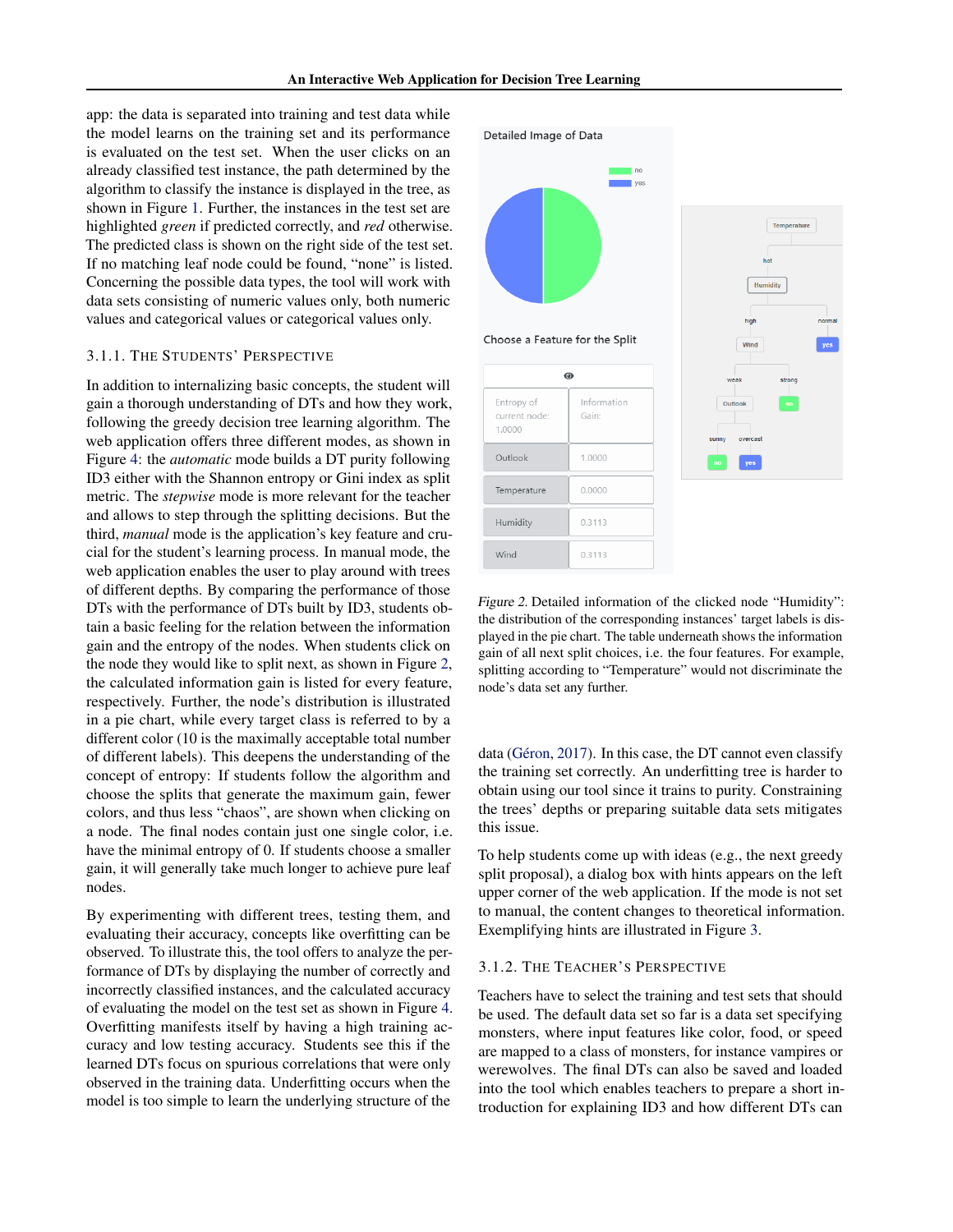<span id="page-3-0"></span>

Figure 3. An example for hint messages displayed in the web application appearing in manual mode.

be created. The stepwise mode can be used to explain the calculated values for the entropy or Gini index of the current node and the information gain more profoundly. Further, as already mentioned above, teachers can prepare a specific tree to explain concepts like overfitting. To explain underfitting, other models such as linear regression might currently be better suited. To ease the preparation of sessions for the teacher, the tool offers the option to save and load complete sessions in or from a text file, which include the training and test data, the mode, and the split attributes according to which the tree has been built, as illustrated in Figure 4. Saving sessions is only possible in manual mode, as the automatically created DT needs simply one click to be build.

#### 3.2. Usage and Customization

It is possible to upload individually generated data sets by complying to the data format, i.e. separating each value in the CSV file by a semi-colon, and the tool interprets the first row as attributes and the last column as label values. By customizing the data set, the teacher can on the one hand adapt to diverse target groups, and on the other hand, convey different content. The "monster" set for instance, is fun and aims to support students and pupils in playfully learning the theory. Another data set example could contain "smoking", "fast food consumption", and "physical fitness" as features and aim to classify the instances, i.e. people, according to health insurance suitability. This could raise awareness of the ethical responsibility when using ML tools.

We explicitly **invite the online community** to share and extend these custom or customized data sets to enhance the value of the web app even further since data sets dedicated to specific algorithmic or ethical issues are still scarce.

# 4. Conclusion and Future Work

We presented a web application that demonstrates greedy decision tree learning based on the ID3 algorithm in manual, stepwise, and automatic mode. Using modern UI concepts and visualizations such as pie charts, we hope to provide a



Figure 4. A more detailed summary of the possible settings in the web app. It is possible to load custom or default training and test data into the tool, as well as load or save complete sessions under manual mode (right). In manual mode options to undo and redo splits exist. The user can choose between the two methods Gini index or Shannon entropy to calculate the optimal DT (left).

stimulating tool for experimentation that is easy to extend and customize.

In terms of future work, the tool itself could be extended with ensemble methods, for instance. Also, noisy data handling could be included. In the current version, it has been excluded since, for beginners, it is easier to first understand the correct inner workings of the algorithm with one tree before coping with multiple of them at once. Another possible extension would be to include a means to limit the maximum tree depth and allow "impure" nodes to embrace the concept of underfitting. On the other hand, the support regarding the web app itself could be extended. As the demand of skilled ML teachers keeps growing, it would be advisable to invest in a platform that comprises as many teachers in the area as possible. Concerning the web app, all teachers could, for instance, contribute to an online platform with their respective contents and share data sets or application contexts. To accelerate AI Learning, the platform could be envisioned to cover more topics and DTs form only one section where this web app will be made available to everybody.